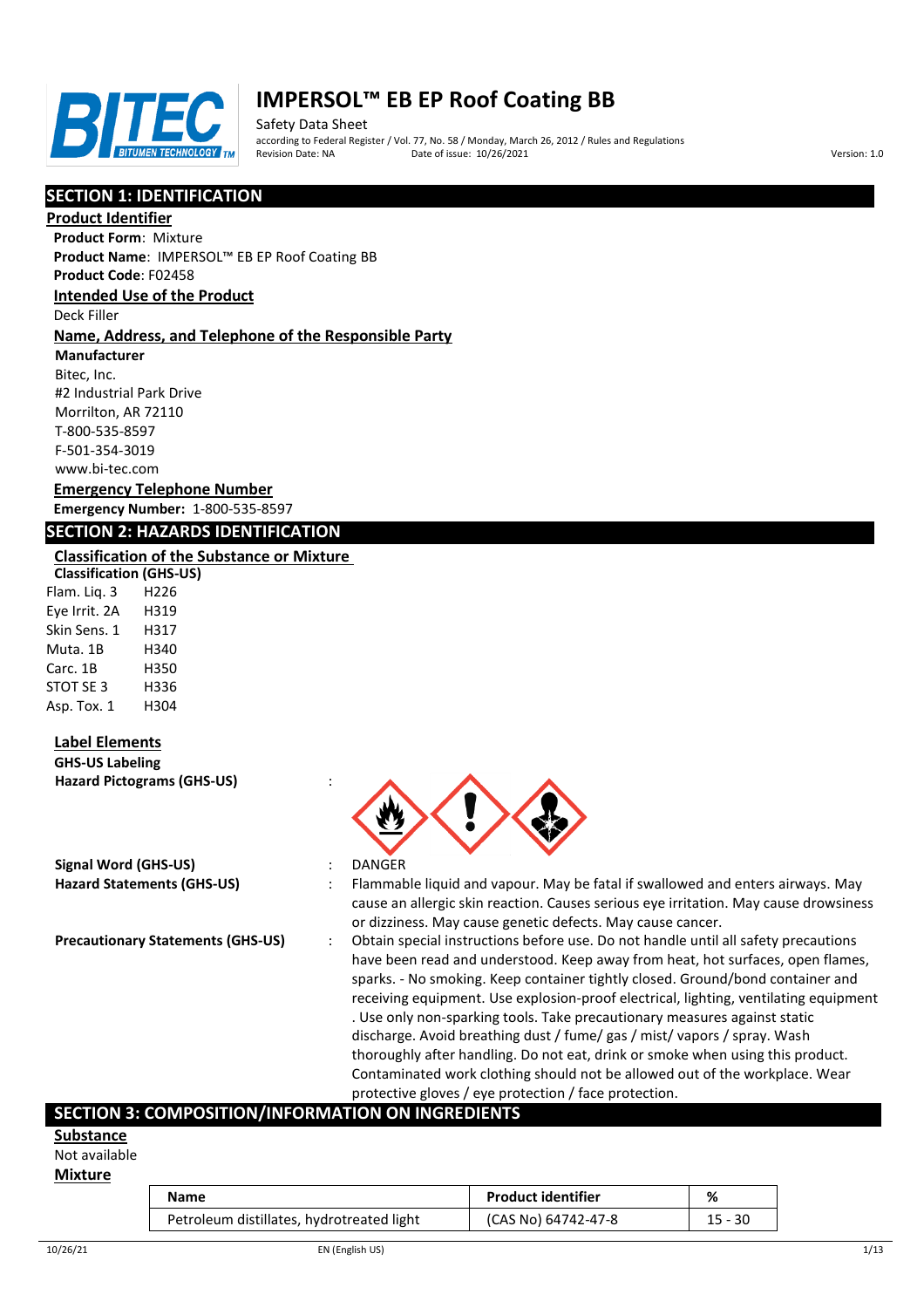#### Safety Data Sheet

According to Federal Register/Vol. 77, No. 58/Monday, March 26, 2012/Rules and Regulations

| <b>Name</b>                                                            | <b>Product identifier</b> | %         |
|------------------------------------------------------------------------|---------------------------|-----------|
| Solvent naphtha, petroleum, light aromatic                             | (CAS No) 64742-95-6       | $10 - 20$ |
| Benzene, 1,2,4-trimethyl-                                              | (CAS No) 95-63-6          | $3 - 7$   |
| Nonane                                                                 | (CAS No) 111-84-2         | $1 - 3$   |
| Silica: Crystalline, quartz                                            | (CAS No) 14808-60-7       | $1 - 5$   |
| Ceramic materials and wares, chemicals                                 | (CAS No) 66402-68-4       | $1 - 5$   |
| Bis(1,2,2,6,6-pentamethyl-4-piperidyl)<br>sebacate                     | (CAS No) 41556-26-7       | $0.1 - 1$ |
| Decanedioic acid, methyl 1,2,2,6,6-<br>pentamethyl-4-piperidinyl ester | (CAS No) 82919-37-7       | $0.1 - 5$ |

## **SECTION 4: FIRST AID MEASURES**

#### **Description of First Aid Measures**

**First-aid Measures General**: If exposed or concerned, get medical attention/advice. Show this safety data sheet to the doctor in attendance. Wash contaminated clothing before re-use. Never give anything to an unconscious person.

**First-aid Measures After Inhalation**: Remove to fresh air and keep at rest in a position comfortable for breathing. Get medical attention. If breathing is difficult, supply oxygen. If breathing has stopped, give artificial respiration.

**First-aid Measures After Skin Contact**: Remove affected clothing and wash all exposed skin with water for at least 15 minutes. Get medical attention immediately.

**First-aid Measures After Eye Contact**: Immediately flush with plenty of water for at least 15 minutes. Remove contact lenses if present and easy to do so. Get medical attention immediately. Continue rinsing.

**First-aid Measures After Ingestion**: rinse mouth thoroughly. Do not induce vomiting without advice from poison control center or medical professional. Get medical attention immediately.

### **SECTION 5: FIRE-FIGHTING MEASURES**

#### **Extinguishing Media**

**Suitable Extinguishing Media:** Use extinguishing measures that are appropriate to local circumstances and the surrounding environment.

**Unsuitable Extinguishing Media:** Do not use a heavy water stream.

### **Special Hazards Arising from the Substance or Mixture**

**Fire Hazard:** Product is flammable

**Explosion Hazard:** Product is not explosive.

**Reactivity:** Hazardous reactions will not occur under normal conditions.

#### **Advice for Firefighters**

Use water spray or fog for cooling exposed containers. Exercise caution when fighting any chemical fire. Do not dispose of firefighting water in the environment. Vapors are heavier than air and may travel long distances along the ground to an ignition source and flash back.

**Firefighting Instructions:** Exercise caution when fighting any chemical fire.

**Protection During Firefighting:** Do not enter fire area without proper protective equipment, including respiratory protection. Hazardous Combustion Products: Carbon oxides (CO, CO<sub>2</sub>).

#### **Reference to Other Sections**

Refer to section 9 for flammability properties.

## **SECTION 6: ACCIDENTAL RELEASE MEASURES**

#### **Personal Precautions, Protective Equipment and Emergency Procedures**

**General Measures**: handle in accordance with good industrial hygiene and safety practice. Remove ignition sources.

**For Non-emergency Personnel**

**Protective Equipment:** Use appropriate personal protection equipment (PPE).

**Emergency Procedures:** Evacuate unnecessary personnel.

**For Emergency Responders**

**Protective Equipment:** Equip cleanup crew with proper protection.

**Emergency Procedures:** Ventilate area.

## **Environmental Precautions**

Prevent entry to sewers and public waters.

## **Methods and Material for Containment and Cleaning Up**

**For Containment:** Contain with dikes or absorbents to prevent migration and entry into sewers or streams. Absorb and/or contain spill with inert material.

**Methods for Cleaning Up:** Clear up spills immediately and dispose of waste safely.

## **Reference to Other Sections**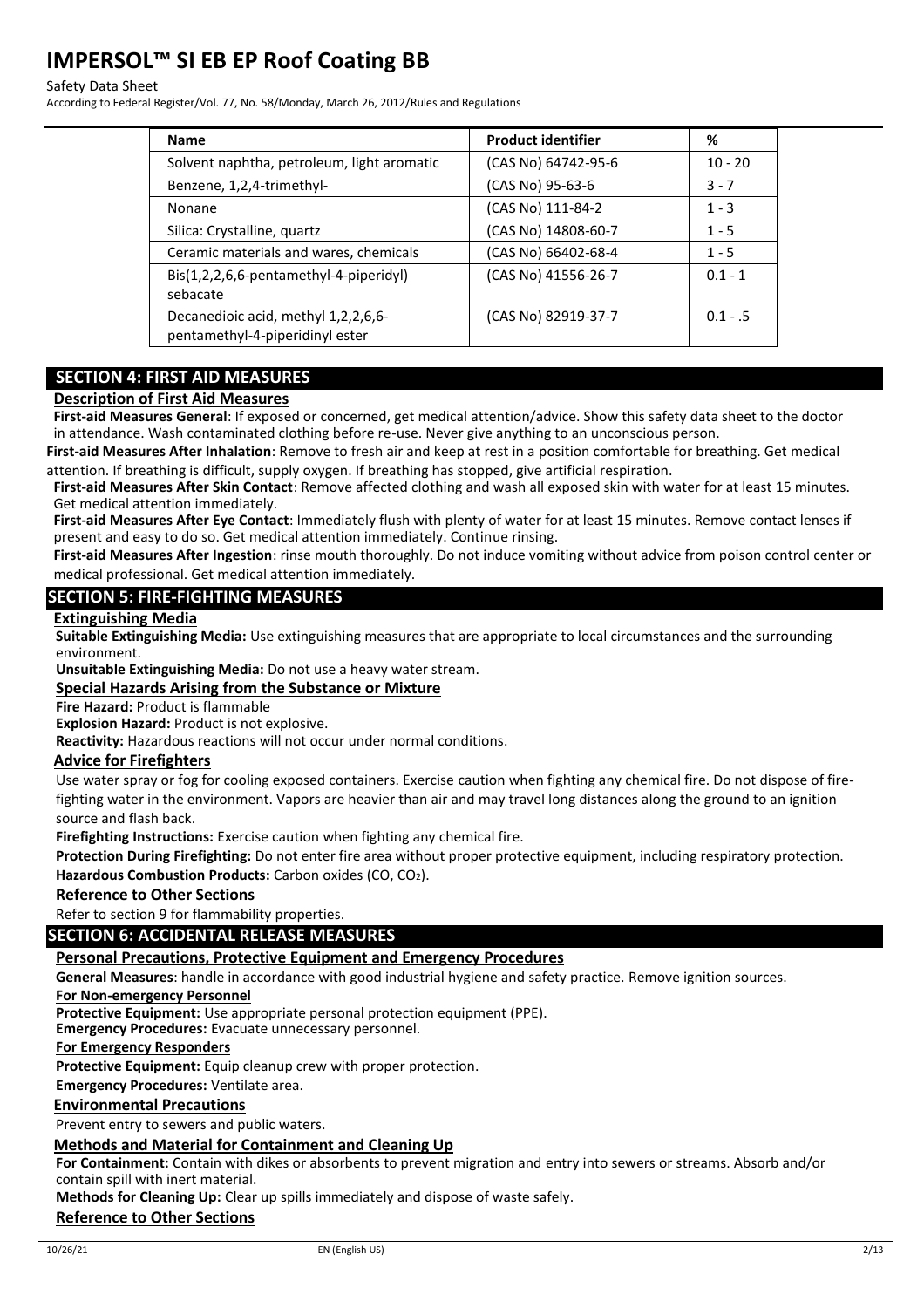#### Safety Data Sheet

According to Federal Register/Vol. 77, No. 58/Monday, March 26, 2012/Rules and Regulations

#### See Heading 8, Exposure Controls and Personal Protection.

#### **SECTION 7: HANDLING AND STORAGE**

#### **Precautions for Safe Handling**

**Hygiene Measures:** Wash hands and other exposed areas with mild soap and water before eating, drinking or smoking and when leaving work. Do not handle until all safety precautions have been read and understood. Handle in accordance with good industrial hygiene and safety procedures. Keep container closed when not in use. Keep away from heat, hot surfaces, sparks, open flames and other ignition sources. No smoking

#### **Conditions for Safe Storage, Including Any Incompatibilities**

**Storage Conditions:** Store in dry, well-ventilated area. Keep container closed when not in use. Keep away from heat, hot surfaces, sparks, open flames and other ignition sources. No smoking.

**Incompatible Materials:** No known incompatibles for this product.

**Storage Area:** Store locked up. Store in a well-ventilated place. Keep cool.

**Special Rules on Packaging:** Keep only in original container.

## **SECTION 8: EXPOSURE CONTROLS/PERSONAL PROTECTION**

#### **Control Parameters**

| Petroleum distillates, hydrotreated light (64742-47-8) |                      |
|--------------------------------------------------------|----------------------|
| Remark (ACGIH)                                         | OELs not established |
| Remark (OSHA)                                          | OELs not established |

| Nonane (111-84-2)                   |                                                                                |
|-------------------------------------|--------------------------------------------------------------------------------|
| ACGIH TWA (ppm)                     | $200$ ppm                                                                      |
| Remark (ACGIH)                      | Threshold Limit Values (TLV Basis) Critical<br><b>Effects - CNS Impairment</b> |
| OSHA PEL (TWA) (mg/m <sup>3</sup> ) | 1050 mg/m <sup>3</sup>                                                         |
| OSHA PEL (TWA) (ppm)                | $200$ ppm                                                                      |

| Solvent naphtha, petroleum, light aromatic (64742-95-6) |                      |
|---------------------------------------------------------|----------------------|
| Remark (ACGIH)                                          | OELs not established |
| Remark (OSHA)                                           | OELs not established |

| Silica: Crystalline, quartz (14808-60-7) |                                                                      |
|------------------------------------------|----------------------------------------------------------------------|
| ACGIH TWA $(mg/m3)$                      | 0.025 mg/m <sup>3</sup> (respirable fraction)                        |
| OSHA PEL (TWA) (mg/m <sup>3</sup> )      | (30)/(%SiO2 + 2) total dust; (10)/(%SiO2 +<br>2) respirable fraction |
| OSHA PEL (TWA) (ppm)                     | $(250)/(%SiO2 + 5)$ respirable fraction                              |

| Ceramic materials and wares, chemicals (66402-68-4) |                      |
|-----------------------------------------------------|----------------------|
| Remark (ACGIH)                                      | OELs not established |
| Remark (OSHA)                                       | OELs not established |

| Benzene, 1,2,4-trimethyl- (95-63-6) |                      |
|-------------------------------------|----------------------|
| Remark (ACGIH)                      | OELs not established |
| Remark (OSHA)                       | OELs not established |

| Bis(1,2,2,6,6-pentamethyl-4-piperidyl) sebacate (41556-26-7) |                      |
|--------------------------------------------------------------|----------------------|
| Remark (ACGIH)                                               | OELs not established |
| Remark (OSHA)                                                | OELs not established |

| Decanedioic acid, methyl 1,2,2,6,6-pentamethyl-4-piperidinyl ester (82919-37-7) |                      |
|---------------------------------------------------------------------------------|----------------------|
| Remark (ACGIH)                                                                  | OELs not established |
| Remark (OSHA)                                                                   | OELs not established |

#### **8.2. Exposure controls**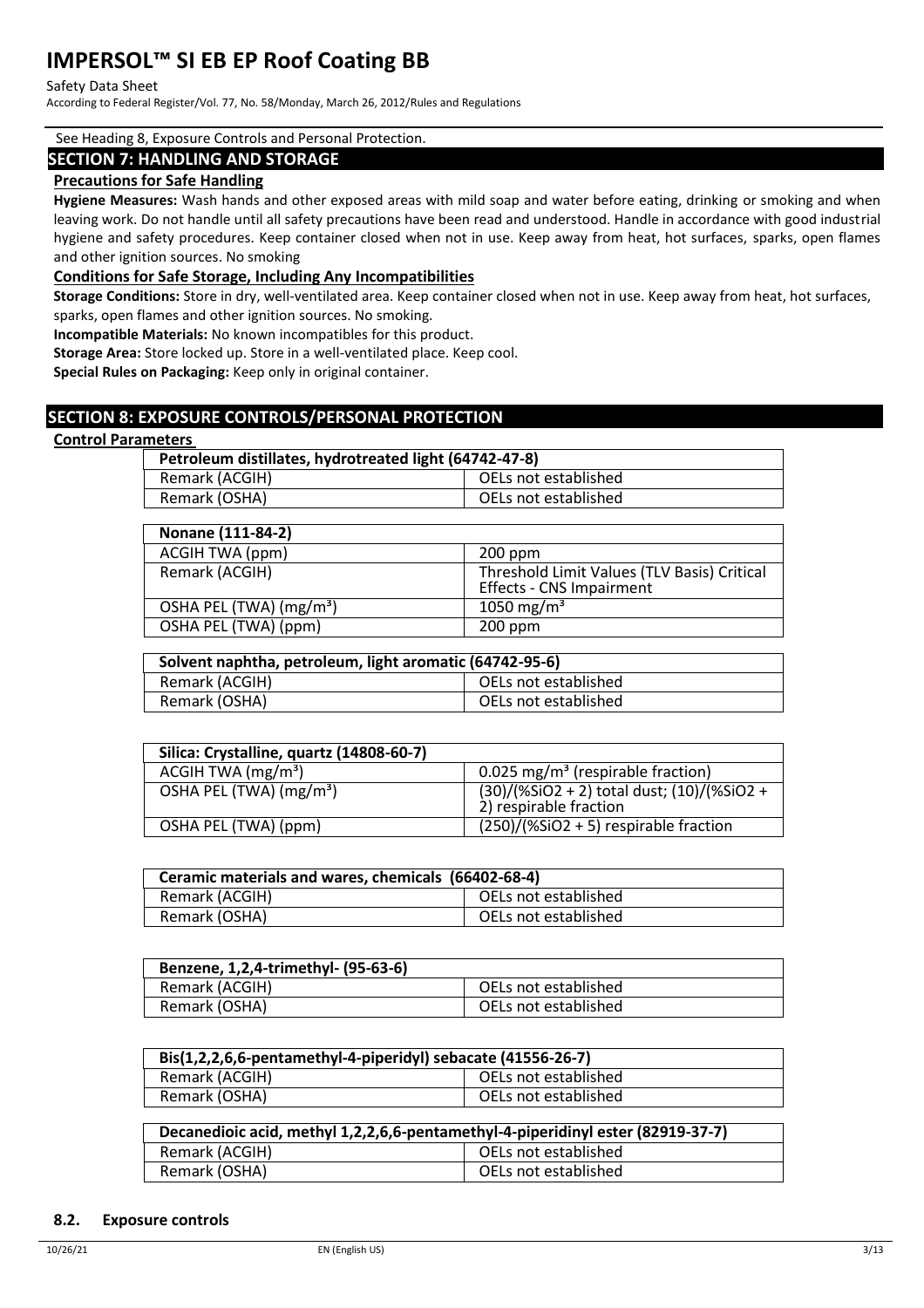#### Safety Data Sheet

According to Federal Register/Vol. 77, No. 58/Monday, March 26, 2012/Rules and Regulations

| Appropriate engineering controls | : Provide adequate general and local exhaust ventilation. Use process<br>enclosures, local exhaust ventilation, or other engineering controls to<br>control airborne levels below recommended exposure limits. Use<br>explosion-proof equipment with flammable materials. Ensure adequate<br>ventilation, especially in confined areas.                                                                                                                                                                                                |
|----------------------------------|----------------------------------------------------------------------------------------------------------------------------------------------------------------------------------------------------------------------------------------------------------------------------------------------------------------------------------------------------------------------------------------------------------------------------------------------------------------------------------------------------------------------------------------|
| Personal protective equipment    | : Gloves. Protective goggles. Wear chemically impervious apron over<br>labcoat and full coverage clothing. Insufficient ventilation: wear<br>respiratory protection.                                                                                                                                                                                                                                                                                                                                                                   |
| <b>Hand protection</b>           | : Use gloves chemically resistant to this material when prolonged or<br>repeated contact could occur. Gloves should be classified under Standard<br>EN 374 or ASTM F1296. Suggested glove materials are: Neoprene,<br>Nitrile/butadiene rubber, Polyethylene, Ethyl vinyl alcohol laminate, PVC<br>or vinyl. Suitable gloves for this specific application can be recommended<br>by the glove supplier. Change contaminated gloves immediately.                                                                                        |
| Eye protection                   | : Wear eye protection, including chemical splash goggles and a face shield<br>when possibility exists for eye contact due to spraying liquid or airborne<br>particles.                                                                                                                                                                                                                                                                                                                                                                 |
| Skin and body protection         | : Wear long sleeves, and chemically impervious PPE/coveralls to minimize<br>bodily exposure.                                                                                                                                                                                                                                                                                                                                                                                                                                           |
| <b>Respiratory protection</b>    | : Wear a NIOSH-approved (or equivalent) full-facepiece airline respirator in<br>the positive pressure<br>mode with emergency escape provisions. In case of inadequate ventilation<br>or risk of inhalation of vapors, use suitable respiratory equipment with gas<br>filter (type A2). Use a positive-pressure<br>air-supplied respirator if there is any potential for an uncontrolled release,<br>exposure levels are not known, or any other circumstances where air-<br>purifying respirators may not provide adequate protection. |

## **SECTION 9: PHYSICAL AND CHEMICAL PROPERTIES**

| <b>Information on Basic Physical and Chemical Properties</b> |    |                        |  |  |
|--------------------------------------------------------------|----|------------------------|--|--|
| Appearance                                                   |    | Liquid                 |  |  |
| Odor                                                         |    | Slight hydrocarbon     |  |  |
| Odor threshold                                               |    | Not determined         |  |  |
| рH                                                           |    | Not available          |  |  |
| Melting point / freezing point                               |    | Not determined         |  |  |
| Initial boiling point and boiling range                      |    | 154-178 °C             |  |  |
| <b>Flash Point</b>                                           |    | $38-39.4$ °C           |  |  |
| Evaporation rate (Ether = 1)                                 |    | Greater than 1         |  |  |
| <b>Flammability (solid, gas)</b>                             |    | Not applicable         |  |  |
| Upper/lower flammability or explosive limits                 |    | Not applicable         |  |  |
| Vapor pressure (Pa)                                          |    | 2 mm Hg at 20°C (68°F) |  |  |
| <b>Vapor Density</b>                                         |    | Heavier than air       |  |  |
| <b>Specific Gravity</b>                                      | ÷. | 1.07                   |  |  |
| <b>Solubility in Water</b>                                   |    | Negligible             |  |  |
| Partition coefficient n-octonal/water<br>(Loq<br>Know)       |    | Not Measured           |  |  |
| <b>Auto-ignition temperature</b>                             | ÷  | Not available          |  |  |
| <b>Decomposition temperature</b>                             |    | Not available          |  |  |
| <b>Viscosity (cSt)</b>                                       |    | No data available      |  |  |
| <b>VOC Content</b>                                           |    | 470 g/liter            |  |  |

## **SECTION 10: STABILITY AND REACTIVITY**

**Reactivity:** Flammable liquid and vapour.

**Chemical Stability:** Stable under normal circumstances.

**Possibility of Hazardous Reactions:** No data available**.**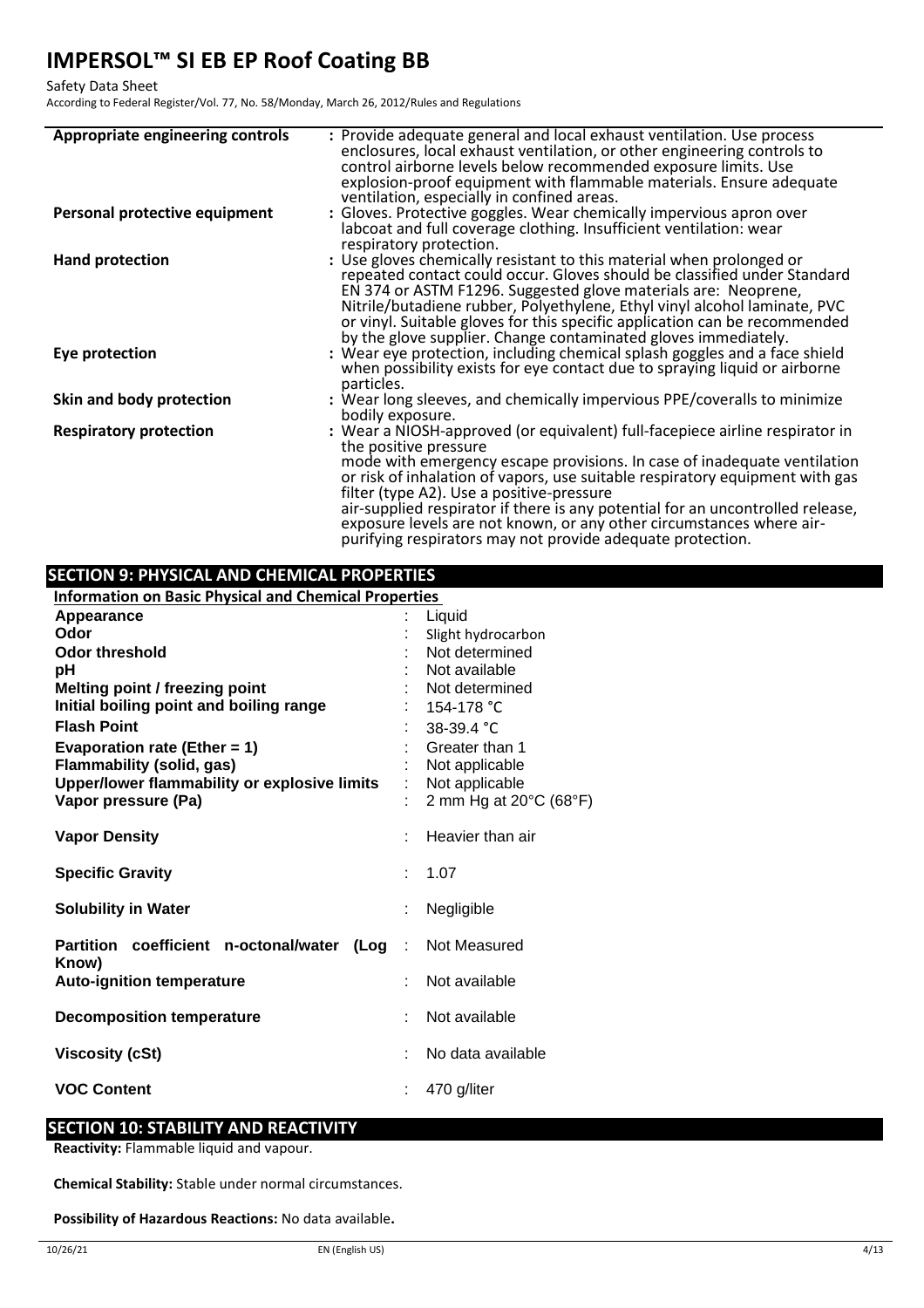**Conditions to Avoid:** No flames, no sparks. Eliminate all sources of ignition. Heat. Prevent vapor accumulation.

**Incompatible Materials:** Strong acids. Strong alkalis. Oxidizing agents.

## **Hazardous Decomposition Products:** No data available **SECTION 11: TOXICOLOGICAL INFORMATION**

#### **11.1. Information on toxicological effects**

| <b>Acute toxicity</b> |
|-----------------------|
|                       |

**Acute toxicity : Not classified**

| Petroleum distillates, hydrotreated light (64742-47-8)       |                                        |  |  |
|--------------------------------------------------------------|----------------------------------------|--|--|
| LD50 oral rat                                                | > 5000 mg/kg                           |  |  |
| LD50 dermal rabbit                                           | > 2000 mg/kg                           |  |  |
| LC50 inhalation rat (mg/l)                                   | $> 5.2$ mg/l/4h                        |  |  |
| Nonane (111-84-2)                                            |                                        |  |  |
| LC50 inhalation rat (ppm)                                    | 3200 ppm/4h                            |  |  |
| Solvent naphtha, petroleum, light aromatic (64742-95-6)      |                                        |  |  |
| LD50 dermal rabbit                                           | > 2000 mg/kg                           |  |  |
| LC50 inhalation rat (ppm)                                    | 3400 ppm/4h                            |  |  |
| Silica: Crystalline, quartz (14808-60-7)                     |                                        |  |  |
| LD50 oral rat                                                | 500 mg/kg                              |  |  |
| ATE CLP (oral)                                               | 500.000 mg/kg bodyweight               |  |  |
| Benzene, 1,2,4-trimethyl- (95-63-6)                          |                                        |  |  |
| LD50 oral rat                                                | 3280 mg/kg                             |  |  |
| LD50 dermal rabbit                                           | > 3160 mg/kg                           |  |  |
| ATE CLP (gases)                                              | 4500.000 ppmv/4h                       |  |  |
| ATE CLP (vapours)                                            | 11.000 mg/l/4h                         |  |  |
| ATE CLP (dust, mist)                                         | 1.500 mg/l/4h                          |  |  |
| Bis(1,2,2,6,6-pentamethyl-4-piperidyl) sebacate (41556-26-7) |                                        |  |  |
| LD50 oral rat                                                | 2615 mg/kg                             |  |  |
| Skin corrosion/irritation                                    | : Not classified                       |  |  |
| Serious eye damage/irritation                                | : Causes serious eye irritation.       |  |  |
| Respiratory or skin sensitisation                            | : May cause an allergic skin reaction. |  |  |
| Germ cell mutagenicity                                       | : Not classified.                      |  |  |
| Carcinogenicity                                              | : May cause cancer.                    |  |  |
| <b>Cumene (98-82-8)</b>                                      |                                        |  |  |
| IARC group                                                   | 2B - Possibly carcinogenic to humans   |  |  |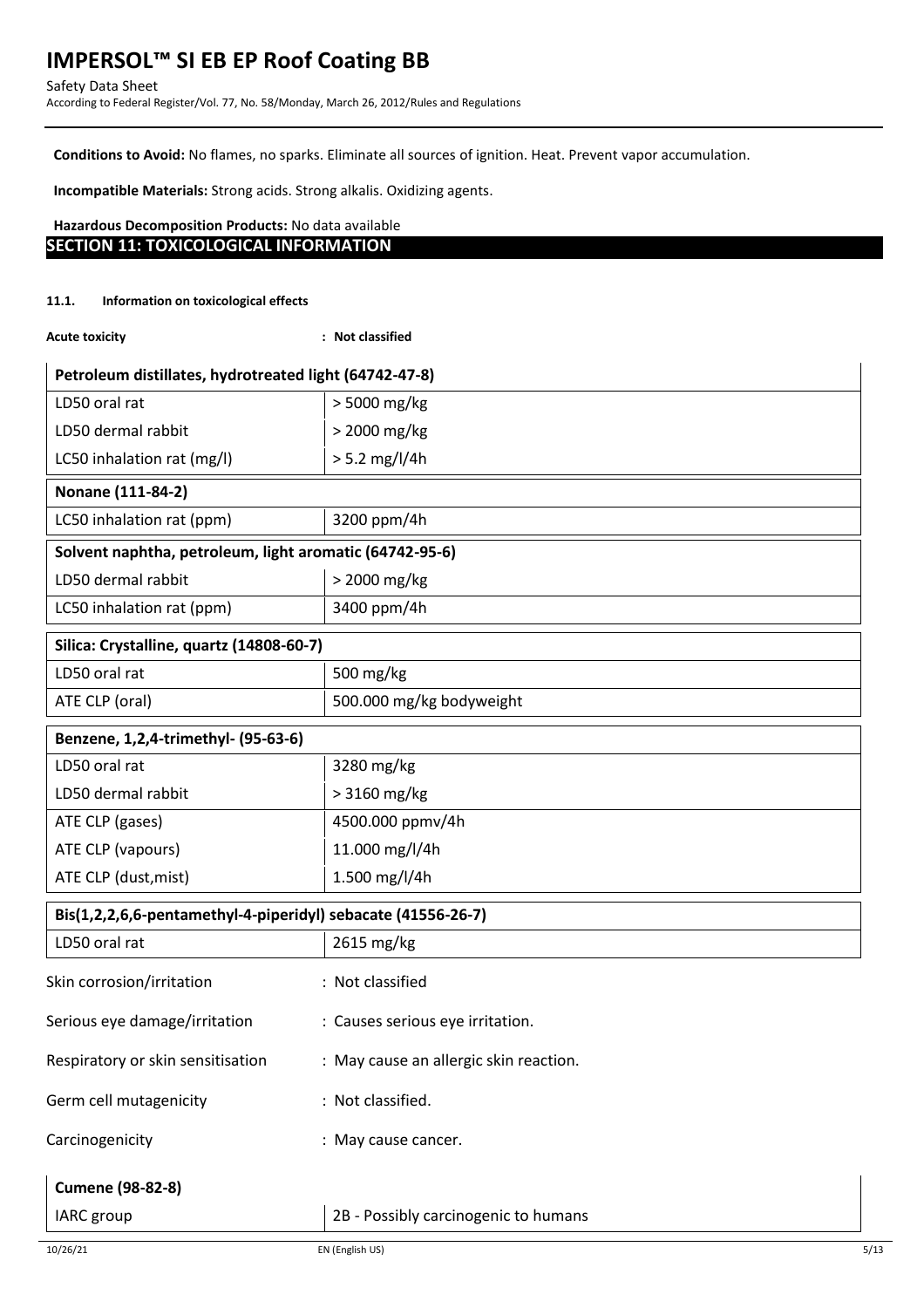### Safety Data Sheet

According to Federal Register/Vol. 77, No. 58/Monday, March 26, 2012/Rules and Regulations

| Silica: Crystalline, quartz (14808-60-7)              |                                                                                        |  |  |
|-------------------------------------------------------|----------------------------------------------------------------------------------------|--|--|
| IARC group                                            | 1 - Carcinogenic to humans                                                             |  |  |
| Titanium dioxide (13463-67-7)                         |                                                                                        |  |  |
| <b>IARC</b> group                                     | 2B - Possibly carcinogenic to humans                                                   |  |  |
| Carbon black (1333-86-4)                              |                                                                                        |  |  |
| IARC group                                            | 2B - Possibly carcinogenic to humans                                                   |  |  |
| Reproductive toxicity                                 | : Not classified                                                                       |  |  |
| Specific target organ toxicity (single<br>exposure)   | : May cause drowsiness or dizziness.                                                   |  |  |
| Specific target organ toxicity<br>(repeated exposure) | : Causes damage to organs through prolonged or repeated exposure.                      |  |  |
| Aspiration hazard                                     | : May be fatal if swallowed and enters airways.                                        |  |  |
| Symptoms/injuries after inhalation                    | : May cause drowsiness or dizziness. May be fatal if swallowed and enters<br>airways.  |  |  |
| Symptoms/injuries after skin contact                  | : May cause an allergic skin reaction.                                                 |  |  |
| Symptoms/injuries after eye contact                   | : Causes serious eye irritation.                                                       |  |  |
| Symptoms/injuries after ingestion                     | : May cause gastrointestinal irritation.                                               |  |  |
| Chronic symptoms                                      | : May cause cancer. Causes damage to organs through prolonged or<br>repeated exposure. |  |  |

| <b>SECTION 12: ECOLOGICAL INFORMATION</b> |                                                                           |
|-------------------------------------------|---------------------------------------------------------------------------|
| 12.1.<br>Toxicity                         |                                                                           |
| Ecology - general                         | : Aquatic toxicity rating not determined. All possible measures should be |
|                                           | taken to prevent release into the environment.                            |

## **12.2. Persistence and degradability**

| IMPERSOL™ SI EB EP Roof Coating BB |                  |
|------------------------------------|------------------|
| Persistence and degradability      | Not established. |

## **12.3. Bioaccumulative potential**

No additional information available

## **12.4. Mobility in soil**

No additional information available

## **12.5. Other adverse effects**

An environmental hazard cannot be excluded in the event of unprofessional handling or disposal.

Potentially toxic to aquatic life.

## **SECTION 13: DISPOSAL CONSIDERATIONS**

**Waste Disposal Recommendations:** Dispose of waste material in accordance with all local, regional, national, and international regulations.

### **SECTION 14: TRANSPORT INFORMATION**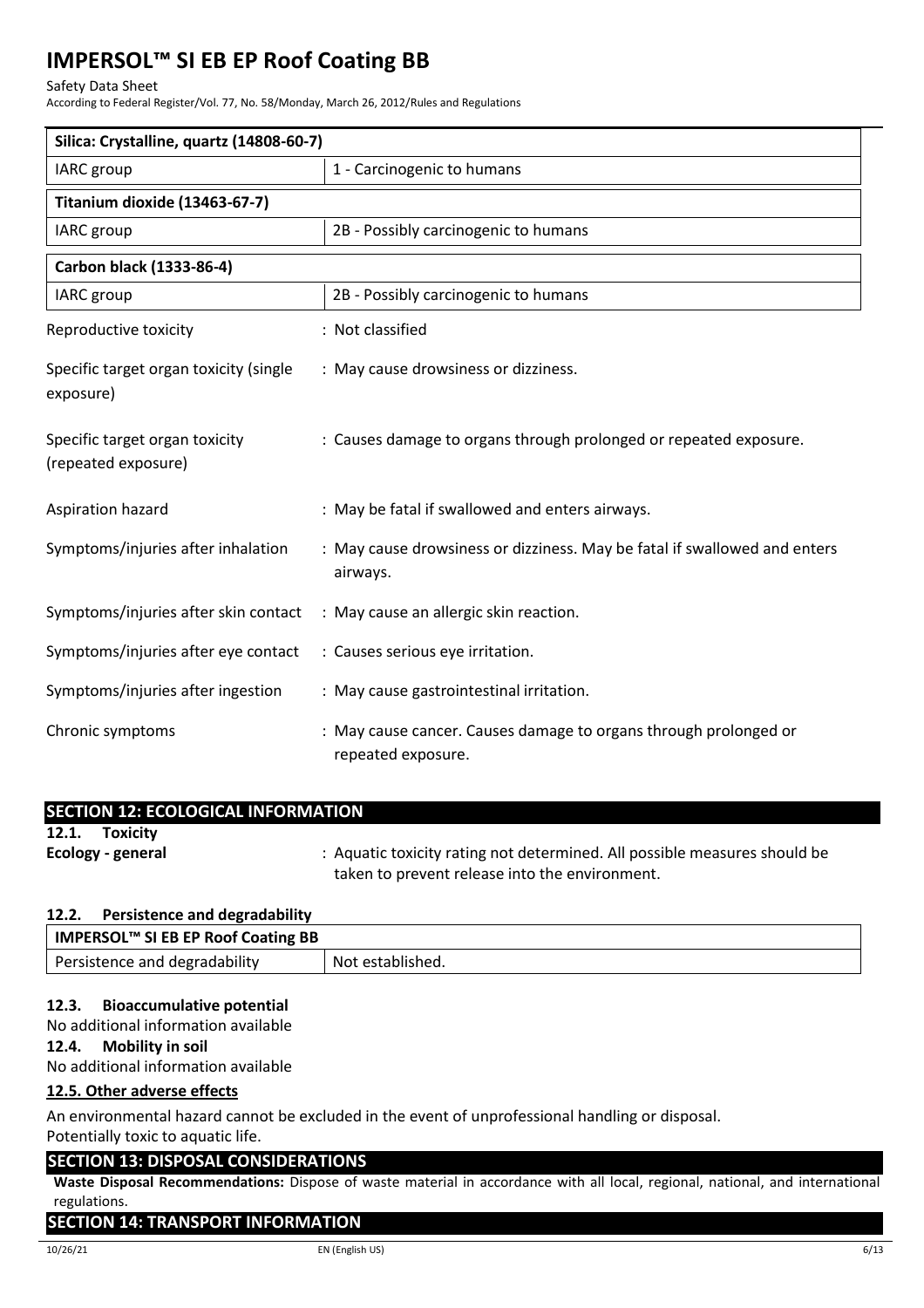## Safety Data Sheet

According to Federal Register/Vol. 77, No. 58/Monday, March 26, 2012/Rules and Regulations

**In Accordance with DOT** – UN1263 Paint (including paint, lacquer, enamel, stain, shellac solutions, varnish, polish, liquid filler, and liquid lacquer base), 3, III

**In Accordance with IMDG** – UN1263 Paint (including paint, lacquer, enamel, stain, shellac solutions, varnish, polish, liquid filler, and liquid lacquer base), 3, III

**In Accordance with IATA** – UN1263 Paint (including paint, lacquer, enamel, stain, shellac solutions, varnish, polish, liquid filler, and liquid lacquer base), 3, III

**In Accordance with TDG** – UN1263 Paint (including paint, lacquer, enamel, stain, shellac solutions, varnish, polish, liquid filler, and liquid lacquer base), 3, III

## **SECTION 15: REGULATORY INFORMATION**

## **15.1. US Federal regulations**

|                    | <b>CAS #:</b> | 7440-50-8 (Copper)        |    |
|--------------------|---------------|---------------------------|----|
| Section 302 (EHS)  |               |                           | lb |
| <b>TPQ</b>         |               |                           |    |
| Section 304 EHS RQ |               |                           | Ib |
| <b>CERCLA RQ</b>   |               | 5000                      | lb |
| Section 313        |               | Listed on SARA section 13 |    |

|                    | CAS #: | 108-88-3 (Toluene)        |    |
|--------------------|--------|---------------------------|----|
| Section 302 (EHS)  |        |                           | lb |
| <b>TPQ</b>         |        |                           |    |
| Section 304 EHS RQ |        |                           | lb |
| <b>CERCLA RQ</b>   |        | 1000                      | lb |
| Section 313        |        | Listed on SARA section 13 |    |

|                    | <b>CAS #:</b> | 123-86-4 (n-Butyl acetate) |    |
|--------------------|---------------|----------------------------|----|
| Section 302 (EHS)  |               |                            | lb |
| <b>TPQ</b>         |               |                            |    |
| Section 304 EHS RQ |               |                            | lb |
| <b>CERCLA RQ</b>   |               | 5000                       | lb |
| Section 313        |               | Not Listed                 |    |

|                    | <b>CAS #:</b> | 50-00-0 (Formaldehyde)    |    |  |
|--------------------|---------------|---------------------------|----|--|
| Section 302 (EHS)  |               | 500                       | lb |  |
| <b>TPQ</b>         |               |                           |    |  |
| Section 304 EHS RQ |               | 100                       | lb |  |
| <b>CERCLA RQ</b>   |               | 100                       | lb |  |
| Section 313        |               | Listed on SARA section 13 |    |  |

|                    | <b>CAS #:</b> | 7439-92-1 (Lead)          |    |
|--------------------|---------------|---------------------------|----|
| Section 302 (EHS)  |               |                           | Ib |
| <b>TPQ</b>         |               |                           |    |
| Section 304 EHS RQ |               |                           | Ib |
| <b>CERCLA RQ</b>   |               | 10                        | lb |
| Section 313        |               | Listed on SARA section 13 |    |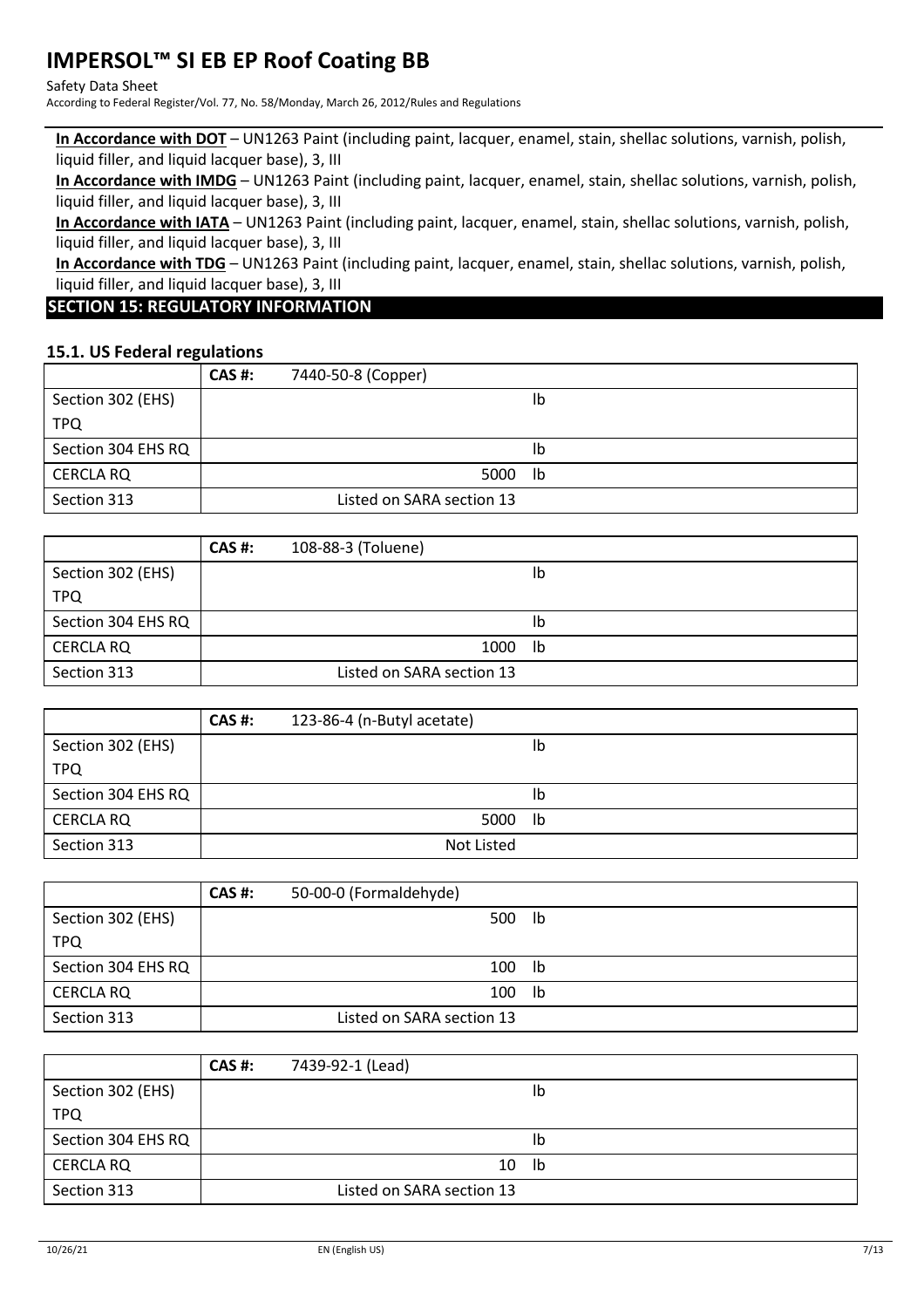## Safety Data Sheet

According to Federal Register/Vol. 77, No. 58/Monday, March 26, 2012/Rules and Regulations

|                    | <b>CAS #:</b> | 7440-02-0 (Nickel)        |    |
|--------------------|---------------|---------------------------|----|
| Section 302 (EHS)  |               |                           | lb |
| <b>TPQ</b>         |               |                           |    |
| Section 304 EHS RQ |               |                           | Ib |
| <b>CERCLA RQ</b>   |               | 100                       | lb |
| Section 313        |               | Listed on SARA section 13 |    |

|                    | <b>CAS #:</b> | 7439-97-6 (Mercury)       |    |  |
|--------------------|---------------|---------------------------|----|--|
| Section 302 (EHS)  |               |                           | Ib |  |
| <b>TPQ</b>         |               |                           |    |  |
| Section 304 EHS RQ |               |                           | Ib |  |
| <b>CERCLA RQ</b>   |               |                           | lb |  |
| Section 313        |               | Listed on SARA section 13 |    |  |

|                    | CAS #: | 7440-43-9 (Cadmium)       |    |
|--------------------|--------|---------------------------|----|
| Section 302 (EHS)  |        |                           | lb |
| <b>TPQ</b>         |        |                           |    |
| Section 304 EHS RQ |        |                           | lb |
| <b>CERCLA RQ</b>   |        | 10                        | lb |
| Section 313        |        | Listed on SARA section 13 |    |

|                    | <b>CAS #:</b> | 7440-38-2 (Arsenic)       |    |  |
|--------------------|---------------|---------------------------|----|--|
| Section 302 (EHS)  |               |                           | lb |  |
| <b>TPQ</b>         |               |                           |    |  |
| Section 304 EHS RQ |               |                           | lb |  |
| <b>CERCLA RQ</b>   |               |                           | lb |  |
| Section 313        |               | Listed on SARA section 13 |    |  |

|                    | CAS #: | 71-43-2 (Benzene)         |    |
|--------------------|--------|---------------------------|----|
| Section 302 (EHS)  |        |                           | lb |
| <b>TPQ</b>         |        |                           |    |
| Section 304 EHS RQ |        |                           | lb |
| <b>CERCLA RQ</b>   |        | 10                        | lb |
| Section 313        |        | Listed on SARA section 13 |    |

|                    | <b>CAS #:</b> | 1330-20-7 (Xylenes)       |    |
|--------------------|---------------|---------------------------|----|
| Section 302 (EHS)  |               |                           | Ib |
| <b>TPQ</b>         |               |                           |    |
| Section 304 EHS RQ |               |                           | Ib |
| <b>CERCLA RQ</b>   |               | 100                       | lb |
| Section 313        |               | Listed on SARA section 13 |    |

|                   | CAS#: | 98-82-8 (Cumene) |    |      |
|-------------------|-------|------------------|----|------|
| Section 302 (EHS) |       |                  | Ib |      |
| <b>TPQ</b>        |       |                  |    |      |
| 10/26/21          |       | EN (English US)  |    | 8/13 |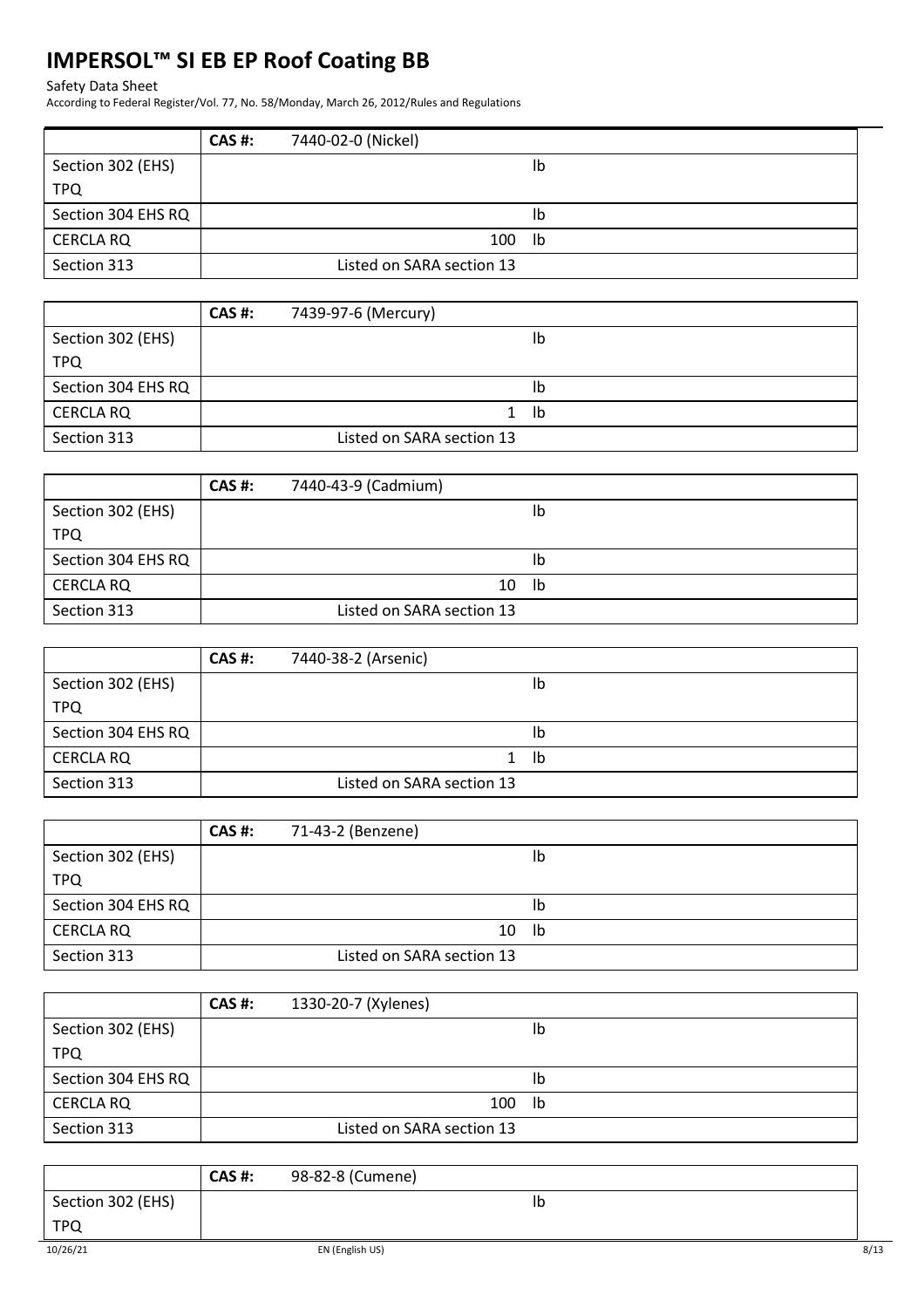#### Safety Data Sheet

According to Federal Register/Vol. 77, No. 58/Monday, March 26, 2012/Rules and Regulations

| Section 304 EHS RQ |                           | Ib |
|--------------------|---------------------------|----|
| CERCLA RQ          | 5000 lb                   |    |
| Section 313        | Listed on SARA section 13 |    |

|                    | <b>CAS#:</b> | 95-63-6 (Benzene, 1,2,4-  |
|--------------------|--------------|---------------------------|
|                    |              | trimethyl-)               |
| Section 302 (EHS)  |              | Ib                        |
| <b>TPQ</b>         |              |                           |
| Section 304 EHS RQ |              | Ib                        |
| <b>CERCLA RQ</b>   |              | Ib                        |
| Section 313        |              | Listed on SARA section 13 |

|                    | <b>CAS #:</b> | 78-83-1 (Isobutyl Alcohol) |    |
|--------------------|---------------|----------------------------|----|
| Section 302 (EHS)  |               |                            | lb |
| <b>TPQ</b>         |               |                            |    |
| Section 304 EHS RQ |               |                            | lb |
| <b>CERCLA RQ</b>   |               | 5000                       | lb |
| Section 313        |               | Not Listed                 |    |

|                    | <b>CAS #:</b> | 1344-28-1 (Aluminum Oxide) |
|--------------------|---------------|----------------------------|
| Section 302 (EHS)  |               | lb                         |
| <b>TPQ</b>         |               |                            |
| Section 304 EHS RQ |               | Ib                         |
| <b>CERCLA RQ</b>   |               | Ib                         |
| Section 313        |               | Listed on SARA section 13  |

|                    | <b>CAS #:</b> | 148-79-8 (Thiobendazole)  |
|--------------------|---------------|---------------------------|
| Section 302 (EHS)  |               | Ib                        |
| <b>TPQ</b>         |               |                           |
| Section 304 EHS RQ |               | Ib                        |
| <b>CERCLA RQ</b>   |               | Ib                        |
| Section 313        |               | Listed on SARA section 13 |

## **15.2. International regulations No additional information available**

## **15.3. US State regulations**

California Proposition 65

WARNING: This product contains, or may contain, trace quantities of a substance(s) known to the state of California to cause cancer and/or reproductive toxicity

| <b>Cumene (98-82-8)</b> |                     |                     |                     |                      |
|-------------------------|---------------------|---------------------|---------------------|----------------------|
| U.S. - California -     | U.S. - California - | U.S. - California - | U.S. - California - | No significance risk |
| Proposition 65 -        | Proposition 65 -    | Proposition 65 -    | Proposition 65 -    |                      |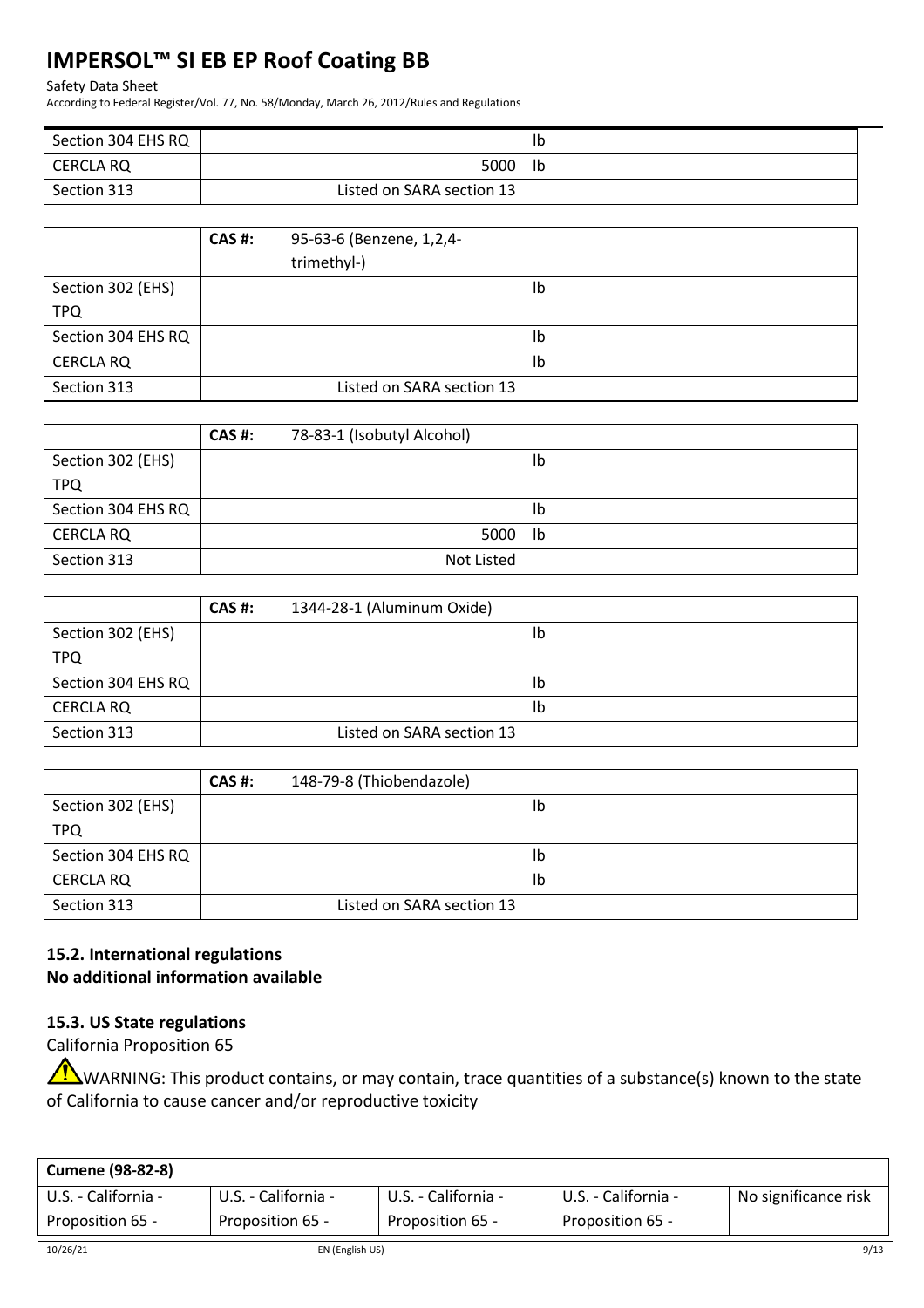### Safety Data Sheet

According to Federal Register/Vol. 77, No. 58/Monday, March 26, 2012/Rules and Regulations

|                                          | <b>Cumene (98-82-8)</b> |                              |                              |                      |  |  |  |  |
|------------------------------------------|-------------------------|------------------------------|------------------------------|----------------------|--|--|--|--|
| Carcinogens List                         | Developmental           | <b>Reproductive Toxicity</b> | <b>Reproductive Toxicity</b> | level (NSRL)         |  |  |  |  |
|                                          | Toxicity                | - Female                     | - Male                       |                      |  |  |  |  |
|                                          |                         |                              |                              |                      |  |  |  |  |
| Yes                                      | <b>No</b>               | No                           | No                           |                      |  |  |  |  |
|                                          |                         |                              |                              |                      |  |  |  |  |
| Silica: Crystalline, quartz (14808-60-7) |                         |                              |                              |                      |  |  |  |  |
| U.S. - California -                      | U.S. - California -     | U.S. - California -          | U.S. - California -          | No significance risk |  |  |  |  |
| Proposition 65 -                         | Proposition 65 -        | Proposition 65 -             | Proposition 65 -             | level (NSRL)         |  |  |  |  |
| Carcinogens List                         | Developmental           | <b>Reproductive Toxicity</b> | <b>Reproductive Toxicity</b> |                      |  |  |  |  |
|                                          | Toxicity                | - Female                     | - Male                       |                      |  |  |  |  |
|                                          |                         |                              |                              |                      |  |  |  |  |
| Yes                                      | <b>No</b>               | <b>No</b>                    | No                           |                      |  |  |  |  |
|                                          |                         |                              |                              |                      |  |  |  |  |
| Nickel oxide (1313-99-1)                 |                         |                              |                              |                      |  |  |  |  |
| U.S. - California -                      | U.S. - California -     | U.S. - California -          | U.S. - California -          | No significance risk |  |  |  |  |
| Proposition 65 -                         | Proposition 65 -        | Proposition 65 -             | Proposition 65 -             | level (NSRL)         |  |  |  |  |
| Carcinogens List                         | Developmental           | <b>Reproductive Toxicity</b> | <b>Reproductive Toxicity</b> |                      |  |  |  |  |
|                                          | Toxicity                | - Female                     | - Male                       |                      |  |  |  |  |
|                                          |                         |                              |                              |                      |  |  |  |  |
| Yes                                      | <b>No</b>               | <b>No</b>                    | No                           |                      |  |  |  |  |
|                                          |                         |                              |                              |                      |  |  |  |  |
| Titanium dioxide (13463-67-7)            | U.S. - California -     | U.S. - California -          |                              |                      |  |  |  |  |
| U.S. - California -                      |                         |                              | U.S. - California -          | No significance risk |  |  |  |  |
| Proposition 65 -                         | Proposition 65 -        | Proposition 65 -             | Proposition 65 -             | level (NSRL)         |  |  |  |  |
| Carcinogens List                         | Developmental           | <b>Reproductive Toxicity</b> | <b>Reproductive Toxicity</b> |                      |  |  |  |  |
|                                          |                         |                              |                              |                      |  |  |  |  |
|                                          | Toxicity                | - Female                     | - Male                       |                      |  |  |  |  |
|                                          |                         |                              |                              |                      |  |  |  |  |
| Yes                                      | No                      | <b>No</b>                    | <b>No</b>                    |                      |  |  |  |  |
|                                          |                         |                              |                              |                      |  |  |  |  |
| Carbon black (1333-86-4)                 |                         |                              |                              |                      |  |  |  |  |
| U.S. - California -                      | U.S. - California -     | U.S. - California -          | U.S. - California -          | No significance risk |  |  |  |  |
| Proposition 65 -                         | Proposition 65 -        | Proposition 65 -             | Proposition 65 -             | level (NSRL)         |  |  |  |  |
| Carcinogens List                         | Developmental           | <b>Reproductive Toxicity</b> | <b>Reproductive Toxicity</b> |                      |  |  |  |  |
|                                          | Toxicity                | - Female                     | - Male                       |                      |  |  |  |  |
|                                          |                         |                              |                              |                      |  |  |  |  |
| Yes                                      | No                      | No                           | No                           |                      |  |  |  |  |
|                                          |                         |                              |                              |                      |  |  |  |  |
| Toluene (108-88-3)                       |                         |                              |                              |                      |  |  |  |  |
| U.S. - California -                      | U.S. - California -     | U.S. - California -          | U.S. - California -          | No significance risk |  |  |  |  |
| Proposition 65 -                         | Proposition 65 -        | Proposition 65 -             | Proposition 65 -             | level (NSRL)         |  |  |  |  |
| Carcinogens List                         | Developmental           | <b>Reproductive Toxicity</b> | <b>Reproductive Toxicity</b> |                      |  |  |  |  |
|                                          | Toxicity                | - Female                     | - Male                       |                      |  |  |  |  |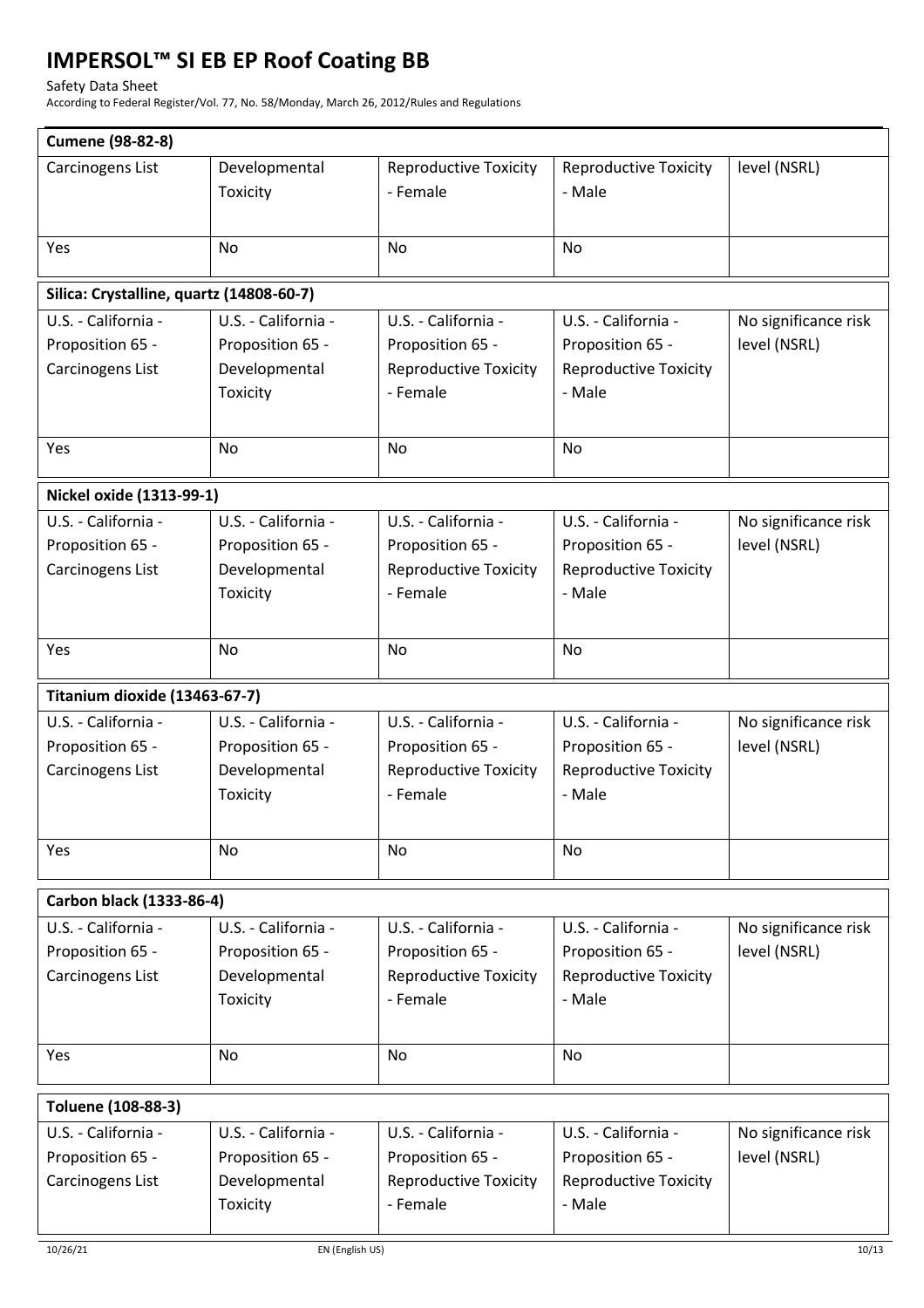Safety Data Sheet

According to Federal Register/Vol. 77, No. 58/Monday, March 26, 2012/Rules and Regulations

| Toluene (108-88-3)                   |                     |                              |                              |                      |  |  |  |
|--------------------------------------|---------------------|------------------------------|------------------------------|----------------------|--|--|--|
|                                      |                     |                              |                              |                      |  |  |  |
|                                      |                     |                              |                              |                      |  |  |  |
| No                                   | Yes                 | No                           | No                           |                      |  |  |  |
| Formaldehyde (50-00-0)               |                     |                              |                              |                      |  |  |  |
| U.S. - California -                  | U.S. - California - | U.S. - California -          | U.S. - California -          | No significance risk |  |  |  |
| Proposition 65 -                     | Proposition 65 -    | Proposition 65 -             | Proposition 65 -             | level (NSRL)         |  |  |  |
| Carcinogens List                     | Developmental       | <b>Reproductive Toxicity</b> | <b>Reproductive Toxicity</b> |                      |  |  |  |
|                                      | Toxicity            | - Female                     | - Male                       |                      |  |  |  |
|                                      |                     |                              |                              |                      |  |  |  |
| Yes                                  | No                  | No                           | No                           |                      |  |  |  |
| Benzene (71-43-2)                    |                     |                              |                              |                      |  |  |  |
| U.S. - California -                  | U.S. - California - | U.S. - California -          | U.S. - California -          | No significance risk |  |  |  |
| Proposition 65 -                     | Proposition 65 -    | Proposition 65 -             | Proposition 65 -             | level (NSRL)         |  |  |  |
| Carcinogens List                     | Developmental       | <b>Reproductive Toxicity</b> | <b>Reproductive Toxicity</b> |                      |  |  |  |
|                                      | Toxicity            | - Female                     | - Male                       |                      |  |  |  |
|                                      |                     |                              |                              |                      |  |  |  |
| Yes                                  | Yes                 | No                           | Yes                          |                      |  |  |  |
|                                      |                     |                              |                              |                      |  |  |  |
| Arsenic (7440-38-2)                  |                     |                              |                              |                      |  |  |  |
| U.S. - California -                  | U.S. - California - | U.S. - California -          | U.S. - California -          | No significance risk |  |  |  |
| Proposition 65 -                     | Proposition 65 -    | Proposition 65 -             | Proposition 65 -             | level (NSRL)         |  |  |  |
| Carcinogens List                     | Developmental       | <b>Reproductive Toxicity</b> | <b>Reproductive Toxicity</b> |                      |  |  |  |
|                                      | Toxicity            | - Female                     | - Male                       |                      |  |  |  |
|                                      |                     |                              |                              |                      |  |  |  |
| Yes                                  | Yes                 | No                           | No                           |                      |  |  |  |
| Cadmium (non-pyrophoric) (7440-43-9) |                     |                              |                              |                      |  |  |  |
| U.S. - California -                  | U.S. - California - | U.S. - California -          | U.S. - California -          | No significance risk |  |  |  |
| Proposition 65 -                     | Proposition 65 -    | Proposition 65 -             | Proposition 65 -             | level (NSRL)         |  |  |  |
| Carcinogens List                     | Developmental       | <b>Reproductive Toxicity</b> | <b>Reproductive Toxicity</b> |                      |  |  |  |
|                                      | Toxicity            | - Female                     | - Male                       |                      |  |  |  |
|                                      |                     |                              |                              |                      |  |  |  |
| Yes                                  | Yes                 | No                           | Yes                          |                      |  |  |  |
|                                      |                     |                              |                              |                      |  |  |  |
| Mercury (7439-97-6)                  |                     |                              |                              |                      |  |  |  |
| U.S. - California -                  | U.S. - California - | U.S. - California -          | U.S. - California -          | No significance risk |  |  |  |
| Proposition 65 -                     | Proposition 65 -    | Proposition 65 -             | Proposition 65 -             | level (NSRL)         |  |  |  |
| Carcinogens List                     | Developmental       | <b>Reproductive Toxicity</b> | <b>Reproductive Toxicity</b> |                      |  |  |  |
|                                      | Toxicity            | - Female                     | - Male                       |                      |  |  |  |
|                                      |                     |                              |                              |                      |  |  |  |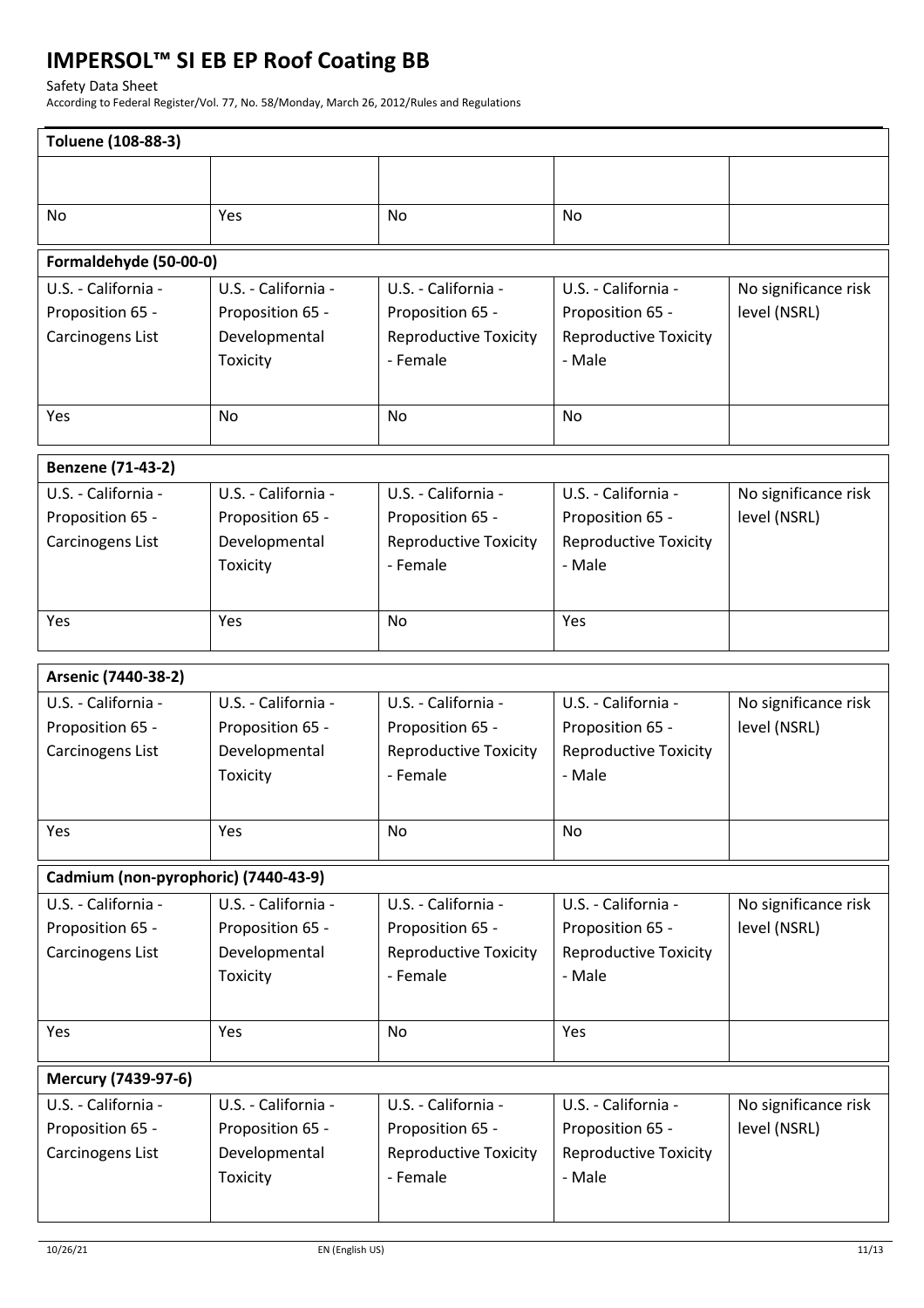Safety Data Sheet

According to Federal Register/Vol. 77, No. 58/Monday, March 26, 2012/Rules and Regulations

| Mercury (7439-97-6)                                        |                     |                              |                              |                      |  |  |  |
|------------------------------------------------------------|---------------------|------------------------------|------------------------------|----------------------|--|--|--|
| No.                                                        | Yes                 | <b>No</b>                    | No                           |                      |  |  |  |
| Nickel (7440-02-0)                                         |                     |                              |                              |                      |  |  |  |
| U.S. - California -                                        | U.S. - California - | U.S. - California -          | U.S. - California -          | No significance risk |  |  |  |
| Proposition 65 -                                           | Proposition 65 -    | Proposition 65 -             | Proposition 65 -             | level (NSRL)         |  |  |  |
| Carcinogens List                                           | Developmental       | <b>Reproductive Toxicity</b> | <b>Reproductive Toxicity</b> |                      |  |  |  |
|                                                            | Toxicity            | - Female                     | - Male                       |                      |  |  |  |
|                                                            |                     |                              |                              |                      |  |  |  |
| Yes                                                        | <b>No</b>           | <b>No</b>                    | No                           |                      |  |  |  |
|                                                            |                     |                              |                              |                      |  |  |  |
| Lead (7439-92-1)                                           |                     |                              |                              |                      |  |  |  |
| U.S. - California -                                        | U.S. - California - | U.S. - California -          | U.S. - California -          | No significance risk |  |  |  |
| Proposition 65 -                                           | Proposition 65 -    | Proposition 65 -             | Proposition 65 -             | level (NSRL)         |  |  |  |
| Carcinogens List                                           | Developmental       | <b>Reproductive Toxicity</b> | <b>Reproductive Toxicity</b> |                      |  |  |  |
|                                                            | Toxicity            | - Female                     | - Male                       |                      |  |  |  |
|                                                            |                     |                              |                              |                      |  |  |  |
| Yes                                                        | Yes                 | Yes                          | Yes                          |                      |  |  |  |
|                                                            |                     |                              |                              |                      |  |  |  |
| Nonane (111-84-2)                                          |                     |                              |                              |                      |  |  |  |
| U.S. - New Jersey - Right to Know Hazardous Substance List |                     |                              |                              |                      |  |  |  |
| U.S. - Massachusetts - Right To Know List                  |                     |                              |                              |                      |  |  |  |
| U.S. - Pennsylvania - RTK (Right to Know) List             |                     |                              |                              |                      |  |  |  |
| Silica: Crystalline, quartz (14808-60-7)                   |                     |                              |                              |                      |  |  |  |
| U.S. - New Jersey - Right to Know Hazardous Substance List |                     |                              |                              |                      |  |  |  |
| U.S. - Pennsylvania - RTK (Right to Know) List             |                     |                              |                              |                      |  |  |  |
| U.S. - Massachusetts - Right To Know List                  |                     |                              |                              |                      |  |  |  |
|                                                            |                     |                              |                              |                      |  |  |  |
| Titanium dioxide (13463-67-7)                              |                     |                              |                              |                      |  |  |  |
|                                                            |                     |                              |                              |                      |  |  |  |

U.S. - Massachusetts - Right To Know List

- U.S. New Jersey Right to Know Hazardous Substance List
- U.S. Pennsylvania RTK (Right to Know) List

## **Benzene, 1,2,4-trimethyl- (95-63-6)**

- U.S. New Jersey Right to Know Hazardous Substance List
- U.S. Massachusetts Right To Know List
- U.S. Pennsylvania RTK (Right to Know) Environmental Hazard List

## **Carbon black (1333-86-4)**

U.S. - New Jersey - Right to Know Hazardous Substance List